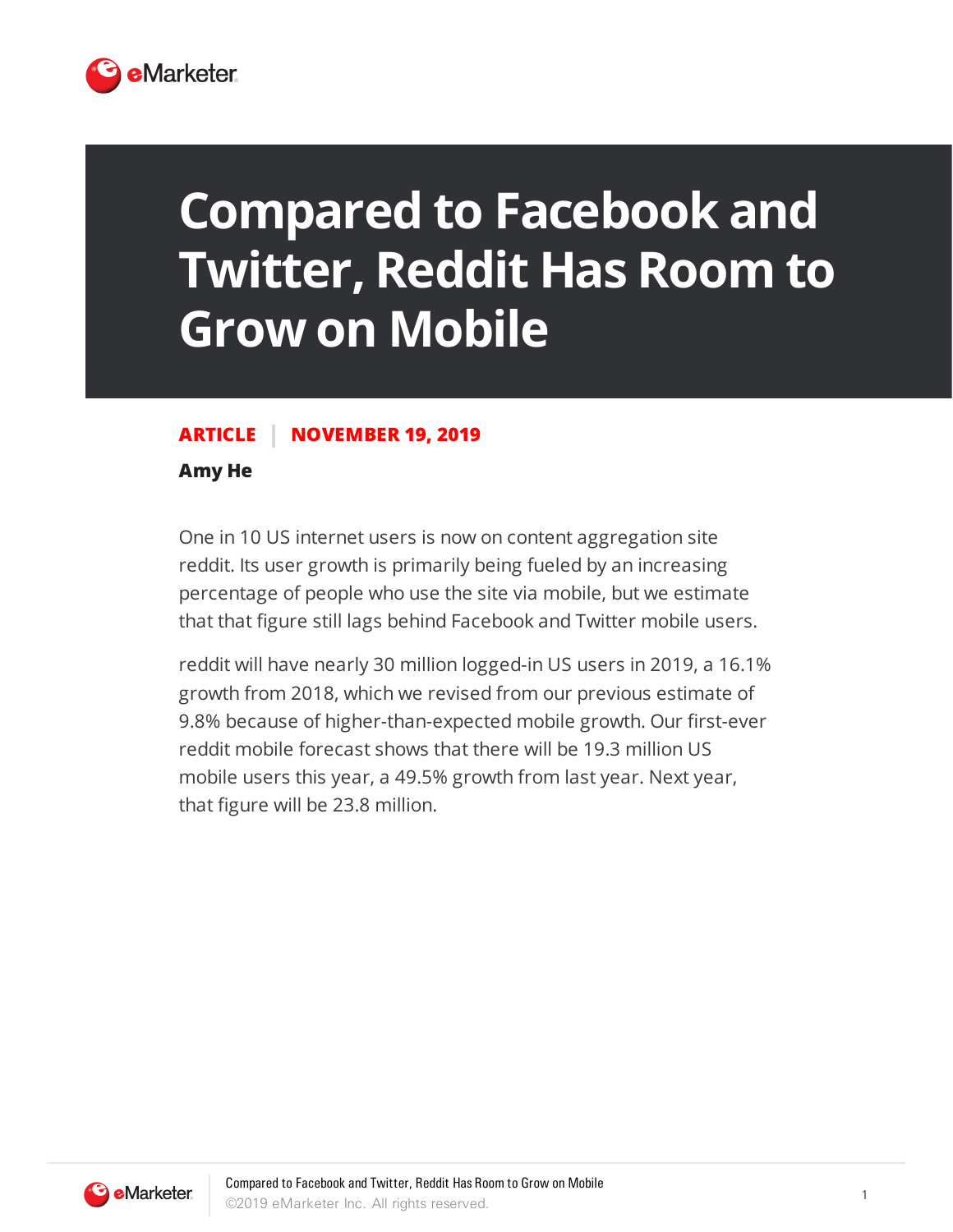

We consider a reddit user someone who has an account and logs in at least monthly via any device. Many people peruse reddit without an account, though features like voting, commenting and posting are limited to logged-in users.

The number of people in the US who used reddit on mobile in 2018 made up half of the social platform's total user base, and that figure will rise to 64.5% this year. By 2020, that share will reach over 70%.

By comparison, the mobile share of reddit's users is still much smaller than Facebook's and Twitter's, whose mobile shares will reach over 90% this year.

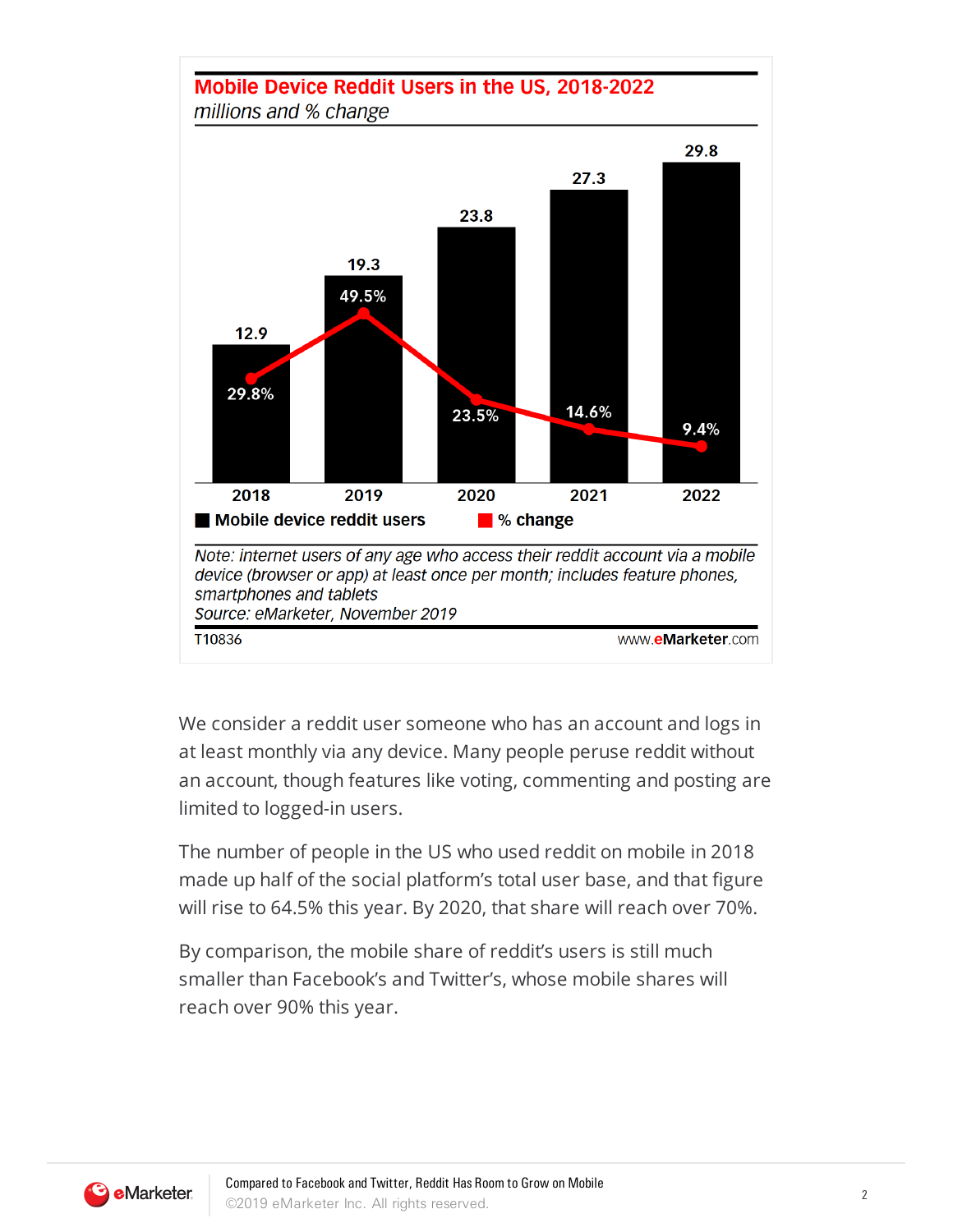## **Mobile Device Facebook, Reddit and Twitter User Share in** the US. 2018-2022

% of total users on each platform



This may have to do with reddit content being longer and more engaging—which lends itself to a better experience on desktop than the quicker, more digestible updates found on Facebook and Twitter. Still, our estimates show that reddit's mobile user base will continue its double-digit growth through 2021.

"reddit has a huge opportunity here—continued investment in their mobile platform could lead to a much wider audience and help close the gap with Twitter and Facebook," said Nazmul Islam, junior forecasting analyst at eMarketer.

reddit released its mobile app in 2016, which has made the platform more accessible to younger consumers who are accustomed to